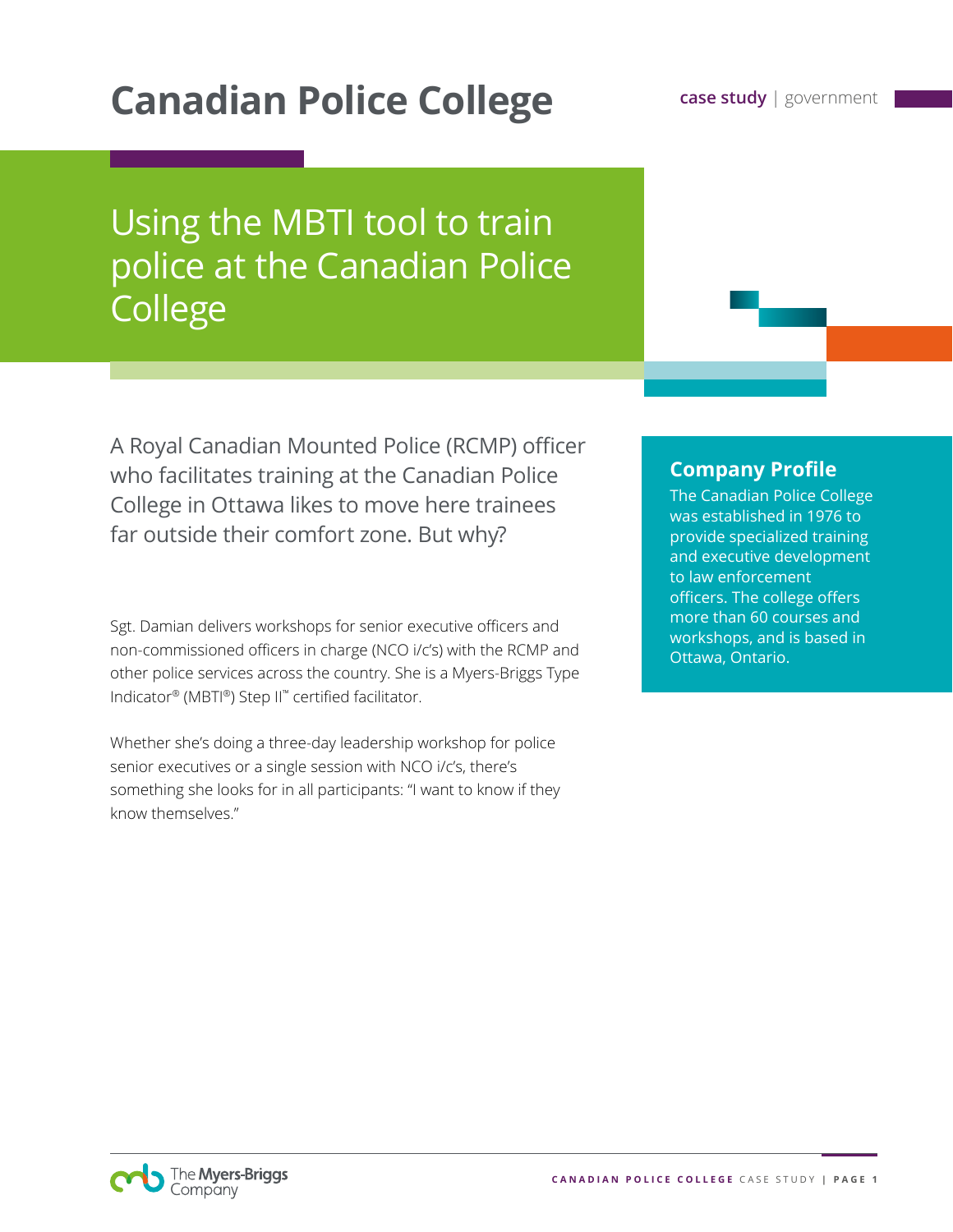## **Canadian Police College**

#### **Solution**

She has devised some unique ways of finding out. For her 'executive' weekend workshops, she asks participants to do a hands-on activity that is so far out of the law enforcement context (and out of their four-letter personality type preference), that participants at the end of the day get "in the grip."

She won't give away what the activity is—she wants officers to come in with no advance knowledge or pre-conceived notions—but there is method to her mischief. By helping police officers realize how they feel and act in the grip, Damian helps them handle the real-world stress they face, whether on the street or in the boardroom.

"People get in the grip when they have to do something that is least in line with their personality type preferences," she explains. The unexpected situation, the sudden change that derails weeks of careful planning, even the coveted promotion, can all lead to overwhelming stress and anxiety if people don't know themselves well enough to cope.

Damian says the simulated stress she creates gives participants a chance to learn how their preferences can help them handle the real thing. For example, she offers this advice to those in the grip: "When you reach that stage, do something within your preferences that calms you down. If you're an extrovert, go interact with people and talk it over; if you're an introvert, take a walk, go to a quiet room and read, do a Sudoku. Fifteen minutes is all it takes."

People get in the grip when they have to do something that is least in line with their personality type preferences. . . When you reach that stage, do something within your preferences that calms you down. If you're an extrovert, go interact with people and talk it over; if you're an introvert, take a walk, go to a quiet room and read, do a Sudoku.

**Sgt. Damian,**  Certified Facilitator, Canadian Police College

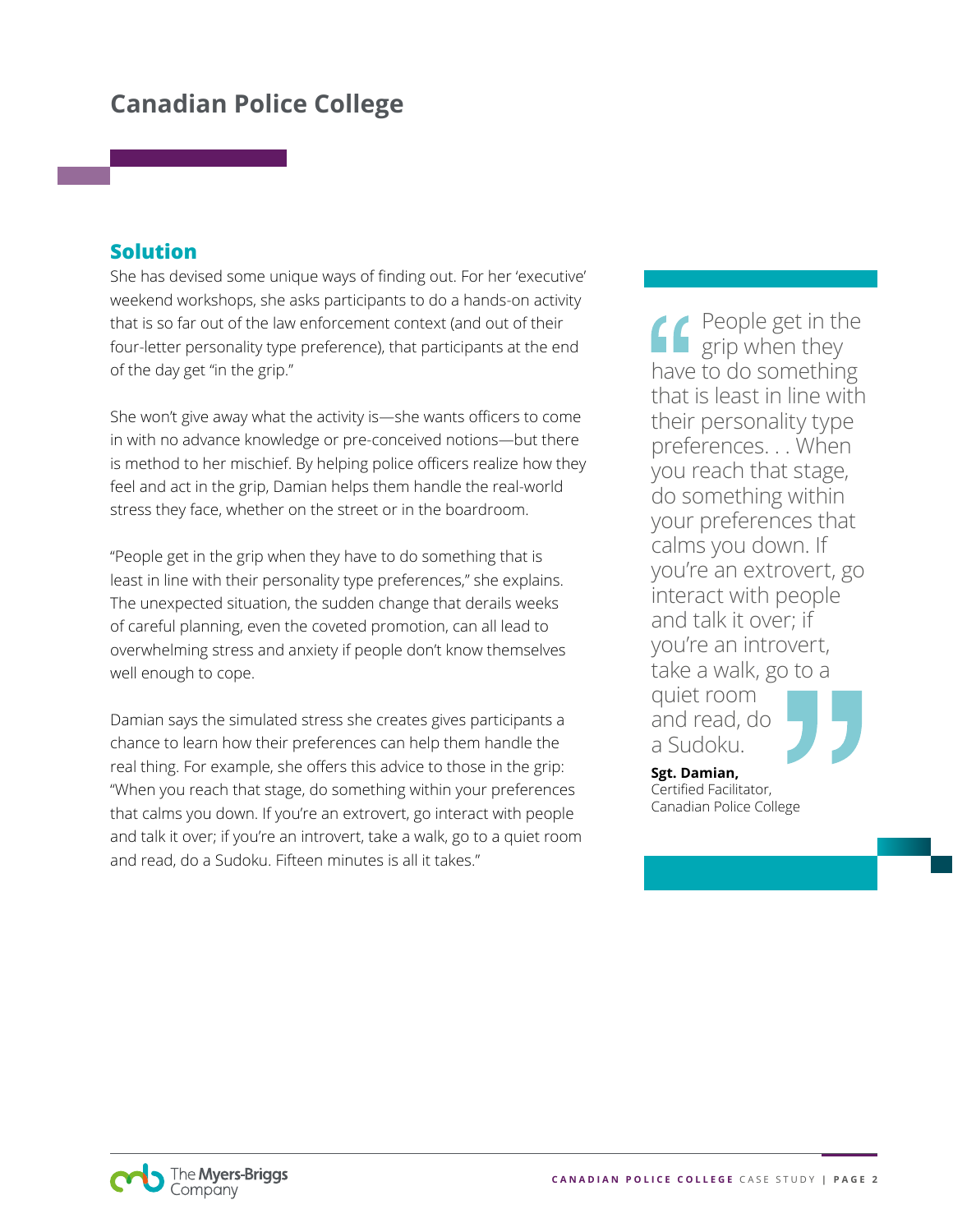## **Canadian Police College**

#### **Results**

Damian's approach seems to be working. "I get callbacks to do group MBTI exercises," she says, adding that only one or two out of hundreds of people she has worked with didn't feel they got something significant from their experience with the MBTI tool.

People's expectations are a big reason Damian likes to keep them unaware of what will happen during her workshops. In her initial sessions with NCO i/c's, she noticed that some police officers were trying to match their questionnaire responses to a perceived "best type" for police senior executive promotion.

"There is no best type. Anyone can do the job," she emphasizes. In fact, she says she has noticed a wider variety of personality types are being drawn to police service. "I'm seeing more diversity, more openness to difference."

That diversity in personality type is encouraging because, as she puts it, "the idea of the MBTI tool is not to select who has the right 'fourletter personality type' to be a police officer or be promoted at the executive rank. Imagine a house with 16 rooms. You might prefer one room—the bathroom, the bedroom, maybe the kitchen—but you still live in the house. And at one time or another you need them all."

The home is a fitting analogy, because once police officers understand their own four-letter personality type or that of others, the benefits go beyond their workplace.

"It's a wake-up call," says Damian. "I often hear people saying, 'Now I understand why some officers on my team are the way they are, why my wife does this, why my son does that.' It's about team dynamics, mutual respect, and mutual support, at work or at home. Get to know and discover who you are, and you'll contribute more to your team, your family or your friends."